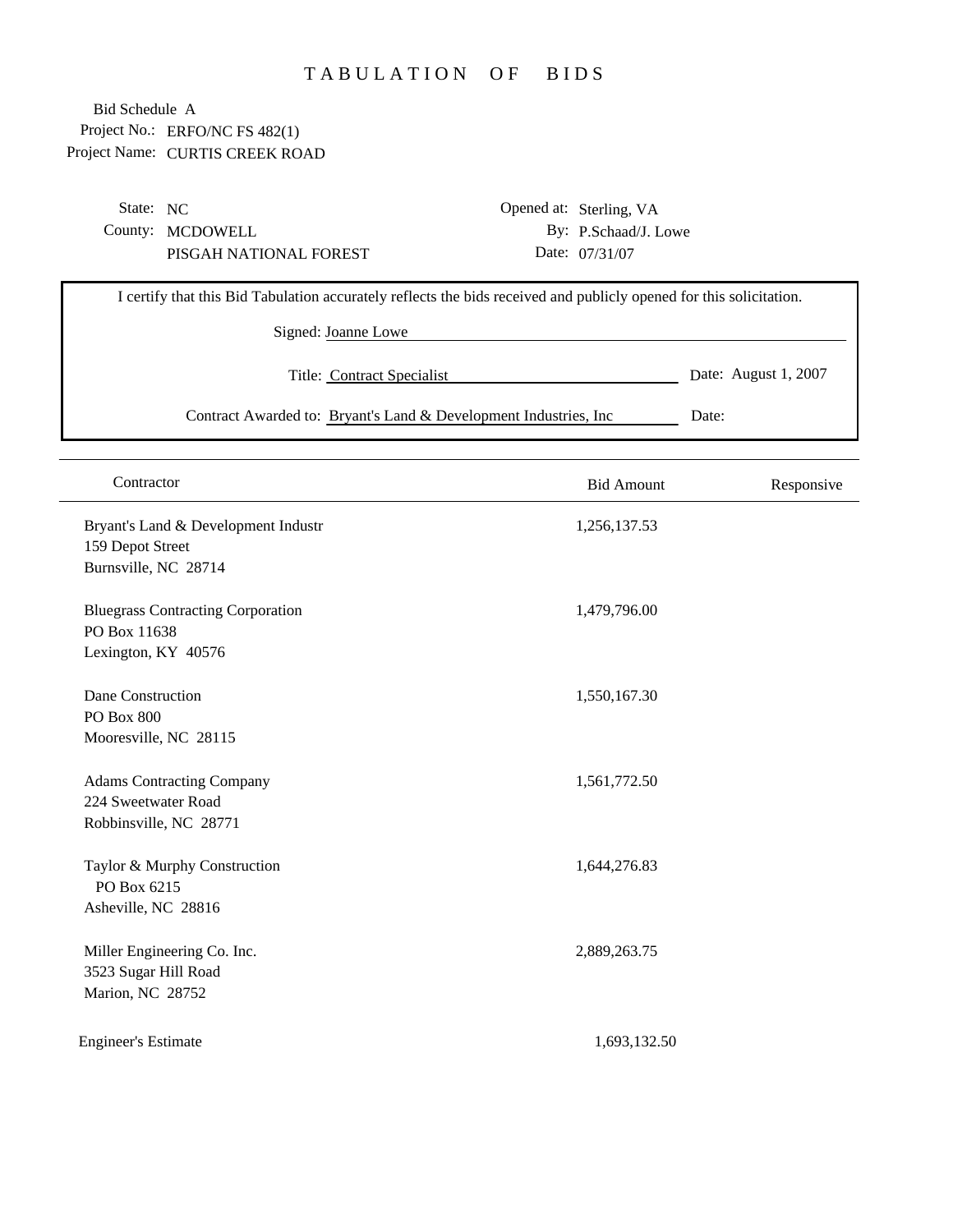| Item<br>No. | Item<br>Unit                             | Item<br>Description                  | Quantity   | Unit<br>Price | Amount     |
|-------------|------------------------------------------|--------------------------------------|------------|---------------|------------|
| 15101-0000  | <b>LPSM</b>                              | <b>MOBILIZATION</b>                  |            |               |            |
|             | Bryant's Land & Development Industr      |                                      | <b>ALL</b> | 69,645.00     | 69,645.00  |
|             | <b>Bluegrass Contracting Corporation</b> |                                      |            | 200,000.00    | 200,000.00 |
|             | Dane Construction                        |                                      |            | 105,000.00    | 105,000.00 |
|             | <b>Adams Contracting Company</b>         |                                      |            | 140,000.00    | 140,000.00 |
|             | Taylor & Murphy Construction             |                                      |            | 170,000.00    | 170,000.00 |
|             | Miller Engineering Co. Inc.              |                                      |            | 135,000.00    | 135,000.00 |
|             | <b>ENGINEER'S ESTIMATE</b>               |                                      |            | 142,212.25    | 142,212.25 |
| 15201-0000  | <b>LPSM</b>                              | CONSTRUCTION SURVEY AND STAKING      |            |               |            |
|             | Bryant's Land & Development Industr      |                                      | <b>ALL</b> | 30,240.00     | 30,240.00  |
|             | <b>Bluegrass Contracting Corporation</b> |                                      |            | 25,000.00     | 25,000.00  |
|             | Dane Construction                        |                                      |            | 17,500.00     | 17,500.00  |
|             | <b>Adams Contracting Company</b>         |                                      |            | 57,500.00     | 57,500.00  |
|             | Taylor & Murphy Construction             |                                      |            | 18,500.00     | 18,500.00  |
|             | Miller Engineering Co. Inc.              |                                      |            | 28,000.00     | 28,000.00  |
|             | <b>ENGINEER'S ESTIMATE</b>               |                                      |            | 41,000.00     | 41,000.00  |
| 15401-0000  | <b>LPSM</b>                              | <b>CONTRACTOR TESTING</b>            |            |               |            |
|             | Bryant's Land & Development Industr      |                                      | <b>ALL</b> | 23,480.00     | 23,480.00  |
|             | <b>Bluegrass Contracting Corporation</b> |                                      |            | 20,000.00     | 20,000.00  |
|             | Dane Construction                        |                                      |            | 9,500.00      | 9,500.00   |
|             | <b>Adams Contracting Company</b>         |                                      |            | 30,000.00     | 30,000.00  |
|             | Taylor & Murphy Construction             |                                      |            | 26,000.00     | 26,000.00  |
|             | Miller Engineering Co. Inc.              |                                      |            | 15,000.00     | 15,000.00  |
|             | <b>ENGINEER'S ESTIMATE</b>               |                                      |            | 37,000.00     | 37,000.00  |
| 15704-1000  | SQYD                                     | SOIL EROSION CONTROL, PLASTIC LINING |            |               |            |
|             | Bryant's Land & Development Industr      |                                      | 2,350      | 1.37          | 3,219.50   |
|             | <b>Bluegrass Contracting Corporation</b> |                                      |            | 5.00          | 11,750.00  |
|             | Dane Construction                        |                                      |            | 3.50          | 8,225.00   |
|             | <b>Adams Contracting Company</b>         |                                      |            | 2.00          | 4,700.00   |
|             | Taylor & Murphy Construction             |                                      |            | 5.00          | 11,750.00  |
|             | Miller Engineering Co. Inc.              |                                      |            | 5.50          | 12,925.00  |
|             | <b>ENGINEER'S ESTIMATE</b>               |                                      |            | 4.15          | 9,752.50   |
| 15705-0100  | <b>LNFT</b>                              | SOIL EROSION CONTROL, SILT FENCE     |            |               |            |
|             | Bryant's Land & Development Industr      |                                      | 4,475      | 4.32          | 19,332.00  |
|             | <b>Bluegrass Contracting Corporation</b> |                                      |            | 5.00          | 22,375.00  |
|             | Dane Construction                        |                                      |            | 11.50         | 51,462.50  |
|             | <b>Adams Contracting Company</b>         |                                      |            | 6.50          | 29,087.50  |
|             | Taylor & Murphy Construction             |                                      |            | 7.00          | 31,325.00  |
|             | Miller Engineering Co. Inc.              |                                      |            | 7.00          | 31,325.00  |
|             | <b>ENGINEER'S ESTIMATE</b>               |                                      |            | 5.75          | 25,731.25  |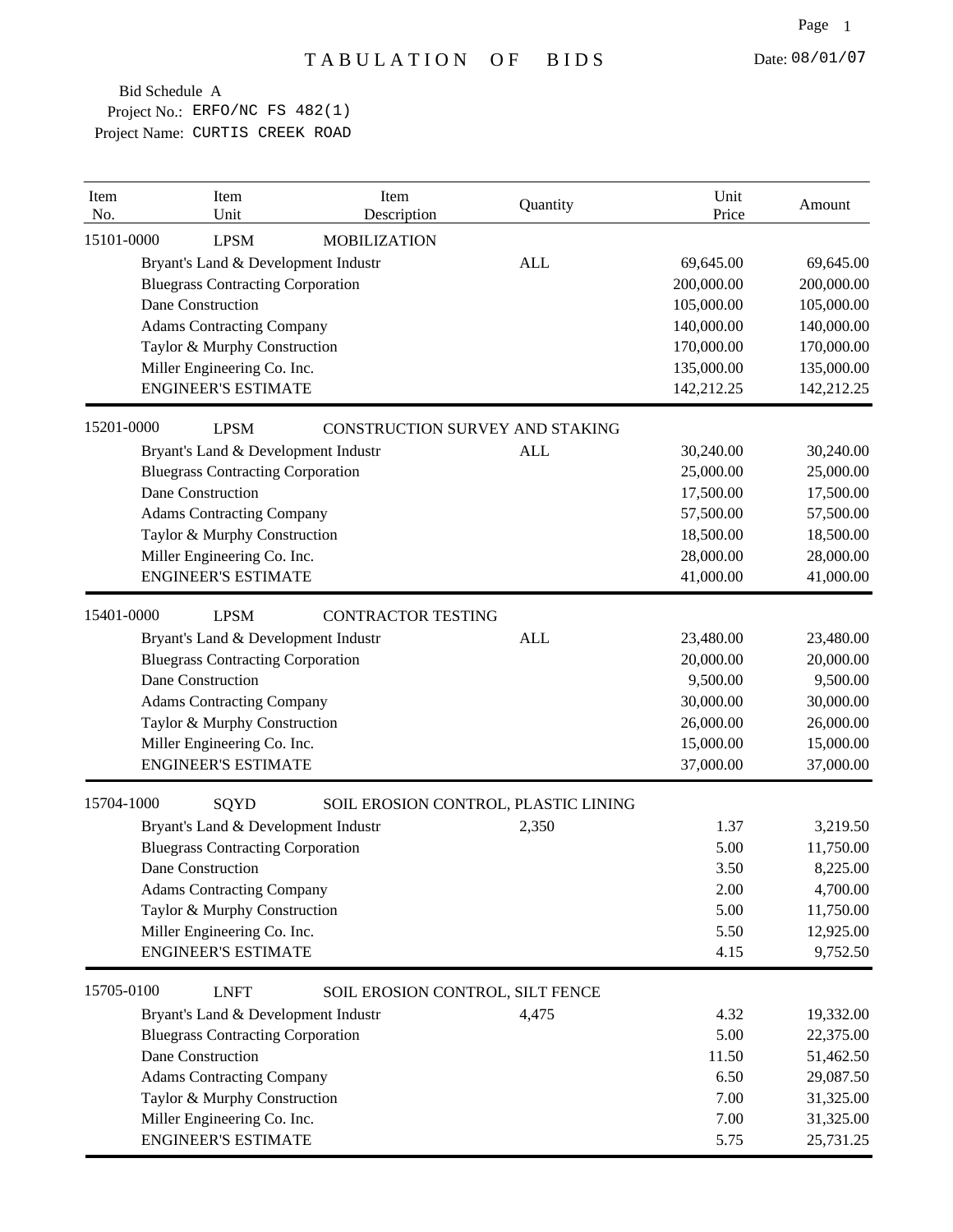| 15705-1300<br><b>LNFT</b><br>SOIL EROSION CONTROL, TEMPORARY DIVERSION CHANNEL<br>120<br>64.80<br>Bryant's Land & Development Industr<br>7,776.00<br><b>Bluegrass Contracting Corporation</b><br>150.00<br>18,000.00<br>Dane Construction<br>40.00<br>4,800.00<br><b>Adams Contracting Company</b><br>30.00<br>3,600.00<br>Taylor & Murphy Construction<br>65.00<br>7,800.00<br>Miller Engineering Co. Inc.<br>95.00<br>11,400.00<br><b>ENGINEER'S ESTIMATE</b><br>3,000.00<br>25.00<br>15705-1800<br>SOIL EROSION CONTROL, TEMPORARY DIVERSION BERM<br><b>LNFT</b><br>Bryant's Land & Development Industr<br>450<br>24.84<br>11,178.00<br><b>Bluegrass Contracting Corporation</b><br>20.00<br>9,000.00<br>Dane Construction<br>60.00<br>27,000.00<br><b>Adams Contracting Company</b><br>50.00<br>22,500.00<br>Taylor & Murphy Construction<br>50.00<br>22,500.00<br>Miller Engineering Co. Inc.<br>95.00<br>42,750.00<br><b>ENGINEER'S ESTIMATE</b><br>100.00<br>45,000.00<br>15706-0200<br><b>EACH</b><br>SOIL EROSION CONTROL, CHECK DAM (filter berm)<br>Bryant's Land & Development Industr<br>60<br>108.00<br>6,480.00<br><b>Bluegrass Contracting Corporation</b><br>300.00<br>18,000.00<br>Dane Construction<br>125.00<br>7,500.00<br>250.00<br>15,000.00<br><b>Adams Contracting Company</b><br>Taylor & Murphy Construction<br>140.00<br>8,400.00<br>Miller Engineering Co. Inc.<br>125.00<br>7,500.00<br><b>ENGINEER'S ESTIMATE</b><br>9,600.00<br>160.00<br>15706-1000<br><b>EACH</b><br>SOIL EROSION CONTROL, INLET PROTECTION<br>Bryant's Land & Development Industr<br>216.00<br>864.00<br>4<br><b>Bluegrass Contracting Corporation</b><br>400.00<br>1,600.00<br>Dane Construction<br>125.00<br>500.00<br>250.00<br>1,000.00<br><b>Adams Contracting Company</b><br>480.00<br>Taylor & Murphy Construction<br>1,920.00<br>700.00<br>Miller Engineering Co. Inc.<br>2,800.00<br><b>ENGINEER'S ESTIMATE</b><br>1,160.00<br>290.00<br>20101-0000<br><b>ACRE</b><br><b>CLEARING AND GRUBBING</b><br>Bryant's Land & Development Industr<br>20,057.14<br>42,119.99<br>2.1<br><b>Bluegrass Contracting Corporation</b><br>6,000.00<br>12,600.00<br>Dane Construction<br>15,500.00<br>32,550.00<br><b>Adams Contracting Company</b><br>10,000.00<br>21,000.00<br>Taylor & Murphy Construction<br>18,000.00<br>37,800.00<br>Miller Engineering Co. Inc.<br>6,500.00<br>13,650.00 | Item<br>No. | Item<br>Unit               | Item<br>Description | Quantity | Unit<br>Price | Amount    |
|--------------------------------------------------------------------------------------------------------------------------------------------------------------------------------------------------------------------------------------------------------------------------------------------------------------------------------------------------------------------------------------------------------------------------------------------------------------------------------------------------------------------------------------------------------------------------------------------------------------------------------------------------------------------------------------------------------------------------------------------------------------------------------------------------------------------------------------------------------------------------------------------------------------------------------------------------------------------------------------------------------------------------------------------------------------------------------------------------------------------------------------------------------------------------------------------------------------------------------------------------------------------------------------------------------------------------------------------------------------------------------------------------------------------------------------------------------------------------------------------------------------------------------------------------------------------------------------------------------------------------------------------------------------------------------------------------------------------------------------------------------------------------------------------------------------------------------------------------------------------------------------------------------------------------------------------------------------------------------------------------------------------------------------------------------------------------------------------------------------------------------------------------------------------------------------------------------------------------------------------------------------------------------------------------------------------------------------------------------------------------------------------|-------------|----------------------------|---------------------|----------|---------------|-----------|
|                                                                                                                                                                                                                                                                                                                                                                                                                                                                                                                                                                                                                                                                                                                                                                                                                                                                                                                                                                                                                                                                                                                                                                                                                                                                                                                                                                                                                                                                                                                                                                                                                                                                                                                                                                                                                                                                                                                                                                                                                                                                                                                                                                                                                                                                                                                                                                                            |             |                            |                     |          |               |           |
|                                                                                                                                                                                                                                                                                                                                                                                                                                                                                                                                                                                                                                                                                                                                                                                                                                                                                                                                                                                                                                                                                                                                                                                                                                                                                                                                                                                                                                                                                                                                                                                                                                                                                                                                                                                                                                                                                                                                                                                                                                                                                                                                                                                                                                                                                                                                                                                            |             |                            |                     |          |               |           |
|                                                                                                                                                                                                                                                                                                                                                                                                                                                                                                                                                                                                                                                                                                                                                                                                                                                                                                                                                                                                                                                                                                                                                                                                                                                                                                                                                                                                                                                                                                                                                                                                                                                                                                                                                                                                                                                                                                                                                                                                                                                                                                                                                                                                                                                                                                                                                                                            |             |                            |                     |          |               |           |
|                                                                                                                                                                                                                                                                                                                                                                                                                                                                                                                                                                                                                                                                                                                                                                                                                                                                                                                                                                                                                                                                                                                                                                                                                                                                                                                                                                                                                                                                                                                                                                                                                                                                                                                                                                                                                                                                                                                                                                                                                                                                                                                                                                                                                                                                                                                                                                                            |             |                            |                     |          |               |           |
|                                                                                                                                                                                                                                                                                                                                                                                                                                                                                                                                                                                                                                                                                                                                                                                                                                                                                                                                                                                                                                                                                                                                                                                                                                                                                                                                                                                                                                                                                                                                                                                                                                                                                                                                                                                                                                                                                                                                                                                                                                                                                                                                                                                                                                                                                                                                                                                            |             |                            |                     |          |               |           |
|                                                                                                                                                                                                                                                                                                                                                                                                                                                                                                                                                                                                                                                                                                                                                                                                                                                                                                                                                                                                                                                                                                                                                                                                                                                                                                                                                                                                                                                                                                                                                                                                                                                                                                                                                                                                                                                                                                                                                                                                                                                                                                                                                                                                                                                                                                                                                                                            |             |                            |                     |          |               |           |
|                                                                                                                                                                                                                                                                                                                                                                                                                                                                                                                                                                                                                                                                                                                                                                                                                                                                                                                                                                                                                                                                                                                                                                                                                                                                                                                                                                                                                                                                                                                                                                                                                                                                                                                                                                                                                                                                                                                                                                                                                                                                                                                                                                                                                                                                                                                                                                                            |             |                            |                     |          |               |           |
|                                                                                                                                                                                                                                                                                                                                                                                                                                                                                                                                                                                                                                                                                                                                                                                                                                                                                                                                                                                                                                                                                                                                                                                                                                                                                                                                                                                                                                                                                                                                                                                                                                                                                                                                                                                                                                                                                                                                                                                                                                                                                                                                                                                                                                                                                                                                                                                            |             |                            |                     |          |               |           |
|                                                                                                                                                                                                                                                                                                                                                                                                                                                                                                                                                                                                                                                                                                                                                                                                                                                                                                                                                                                                                                                                                                                                                                                                                                                                                                                                                                                                                                                                                                                                                                                                                                                                                                                                                                                                                                                                                                                                                                                                                                                                                                                                                                                                                                                                                                                                                                                            |             |                            |                     |          |               |           |
|                                                                                                                                                                                                                                                                                                                                                                                                                                                                                                                                                                                                                                                                                                                                                                                                                                                                                                                                                                                                                                                                                                                                                                                                                                                                                                                                                                                                                                                                                                                                                                                                                                                                                                                                                                                                                                                                                                                                                                                                                                                                                                                                                                                                                                                                                                                                                                                            |             |                            |                     |          |               |           |
|                                                                                                                                                                                                                                                                                                                                                                                                                                                                                                                                                                                                                                                                                                                                                                                                                                                                                                                                                                                                                                                                                                                                                                                                                                                                                                                                                                                                                                                                                                                                                                                                                                                                                                                                                                                                                                                                                                                                                                                                                                                                                                                                                                                                                                                                                                                                                                                            |             |                            |                     |          |               |           |
|                                                                                                                                                                                                                                                                                                                                                                                                                                                                                                                                                                                                                                                                                                                                                                                                                                                                                                                                                                                                                                                                                                                                                                                                                                                                                                                                                                                                                                                                                                                                                                                                                                                                                                                                                                                                                                                                                                                                                                                                                                                                                                                                                                                                                                                                                                                                                                                            |             |                            |                     |          |               |           |
|                                                                                                                                                                                                                                                                                                                                                                                                                                                                                                                                                                                                                                                                                                                                                                                                                                                                                                                                                                                                                                                                                                                                                                                                                                                                                                                                                                                                                                                                                                                                                                                                                                                                                                                                                                                                                                                                                                                                                                                                                                                                                                                                                                                                                                                                                                                                                                                            |             |                            |                     |          |               |           |
|                                                                                                                                                                                                                                                                                                                                                                                                                                                                                                                                                                                                                                                                                                                                                                                                                                                                                                                                                                                                                                                                                                                                                                                                                                                                                                                                                                                                                                                                                                                                                                                                                                                                                                                                                                                                                                                                                                                                                                                                                                                                                                                                                                                                                                                                                                                                                                                            |             |                            |                     |          |               |           |
|                                                                                                                                                                                                                                                                                                                                                                                                                                                                                                                                                                                                                                                                                                                                                                                                                                                                                                                                                                                                                                                                                                                                                                                                                                                                                                                                                                                                                                                                                                                                                                                                                                                                                                                                                                                                                                                                                                                                                                                                                                                                                                                                                                                                                                                                                                                                                                                            |             |                            |                     |          |               |           |
|                                                                                                                                                                                                                                                                                                                                                                                                                                                                                                                                                                                                                                                                                                                                                                                                                                                                                                                                                                                                                                                                                                                                                                                                                                                                                                                                                                                                                                                                                                                                                                                                                                                                                                                                                                                                                                                                                                                                                                                                                                                                                                                                                                                                                                                                                                                                                                                            |             |                            |                     |          |               |           |
|                                                                                                                                                                                                                                                                                                                                                                                                                                                                                                                                                                                                                                                                                                                                                                                                                                                                                                                                                                                                                                                                                                                                                                                                                                                                                                                                                                                                                                                                                                                                                                                                                                                                                                                                                                                                                                                                                                                                                                                                                                                                                                                                                                                                                                                                                                                                                                                            |             |                            |                     |          |               |           |
|                                                                                                                                                                                                                                                                                                                                                                                                                                                                                                                                                                                                                                                                                                                                                                                                                                                                                                                                                                                                                                                                                                                                                                                                                                                                                                                                                                                                                                                                                                                                                                                                                                                                                                                                                                                                                                                                                                                                                                                                                                                                                                                                                                                                                                                                                                                                                                                            |             |                            |                     |          |               |           |
|                                                                                                                                                                                                                                                                                                                                                                                                                                                                                                                                                                                                                                                                                                                                                                                                                                                                                                                                                                                                                                                                                                                                                                                                                                                                                                                                                                                                                                                                                                                                                                                                                                                                                                                                                                                                                                                                                                                                                                                                                                                                                                                                                                                                                                                                                                                                                                                            |             |                            |                     |          |               |           |
|                                                                                                                                                                                                                                                                                                                                                                                                                                                                                                                                                                                                                                                                                                                                                                                                                                                                                                                                                                                                                                                                                                                                                                                                                                                                                                                                                                                                                                                                                                                                                                                                                                                                                                                                                                                                                                                                                                                                                                                                                                                                                                                                                                                                                                                                                                                                                                                            |             |                            |                     |          |               |           |
|                                                                                                                                                                                                                                                                                                                                                                                                                                                                                                                                                                                                                                                                                                                                                                                                                                                                                                                                                                                                                                                                                                                                                                                                                                                                                                                                                                                                                                                                                                                                                                                                                                                                                                                                                                                                                                                                                                                                                                                                                                                                                                                                                                                                                                                                                                                                                                                            |             |                            |                     |          |               |           |
|                                                                                                                                                                                                                                                                                                                                                                                                                                                                                                                                                                                                                                                                                                                                                                                                                                                                                                                                                                                                                                                                                                                                                                                                                                                                                                                                                                                                                                                                                                                                                                                                                                                                                                                                                                                                                                                                                                                                                                                                                                                                                                                                                                                                                                                                                                                                                                                            |             |                            |                     |          |               |           |
|                                                                                                                                                                                                                                                                                                                                                                                                                                                                                                                                                                                                                                                                                                                                                                                                                                                                                                                                                                                                                                                                                                                                                                                                                                                                                                                                                                                                                                                                                                                                                                                                                                                                                                                                                                                                                                                                                                                                                                                                                                                                                                                                                                                                                                                                                                                                                                                            |             |                            |                     |          |               |           |
|                                                                                                                                                                                                                                                                                                                                                                                                                                                                                                                                                                                                                                                                                                                                                                                                                                                                                                                                                                                                                                                                                                                                                                                                                                                                                                                                                                                                                                                                                                                                                                                                                                                                                                                                                                                                                                                                                                                                                                                                                                                                                                                                                                                                                                                                                                                                                                                            |             |                            |                     |          |               |           |
|                                                                                                                                                                                                                                                                                                                                                                                                                                                                                                                                                                                                                                                                                                                                                                                                                                                                                                                                                                                                                                                                                                                                                                                                                                                                                                                                                                                                                                                                                                                                                                                                                                                                                                                                                                                                                                                                                                                                                                                                                                                                                                                                                                                                                                                                                                                                                                                            |             |                            |                     |          |               |           |
|                                                                                                                                                                                                                                                                                                                                                                                                                                                                                                                                                                                                                                                                                                                                                                                                                                                                                                                                                                                                                                                                                                                                                                                                                                                                                                                                                                                                                                                                                                                                                                                                                                                                                                                                                                                                                                                                                                                                                                                                                                                                                                                                                                                                                                                                                                                                                                                            |             |                            |                     |          |               |           |
|                                                                                                                                                                                                                                                                                                                                                                                                                                                                                                                                                                                                                                                                                                                                                                                                                                                                                                                                                                                                                                                                                                                                                                                                                                                                                                                                                                                                                                                                                                                                                                                                                                                                                                                                                                                                                                                                                                                                                                                                                                                                                                                                                                                                                                                                                                                                                                                            |             |                            |                     |          |               |           |
|                                                                                                                                                                                                                                                                                                                                                                                                                                                                                                                                                                                                                                                                                                                                                                                                                                                                                                                                                                                                                                                                                                                                                                                                                                                                                                                                                                                                                                                                                                                                                                                                                                                                                                                                                                                                                                                                                                                                                                                                                                                                                                                                                                                                                                                                                                                                                                                            |             |                            |                     |          |               |           |
|                                                                                                                                                                                                                                                                                                                                                                                                                                                                                                                                                                                                                                                                                                                                                                                                                                                                                                                                                                                                                                                                                                                                                                                                                                                                                                                                                                                                                                                                                                                                                                                                                                                                                                                                                                                                                                                                                                                                                                                                                                                                                                                                                                                                                                                                                                                                                                                            |             |                            |                     |          |               |           |
|                                                                                                                                                                                                                                                                                                                                                                                                                                                                                                                                                                                                                                                                                                                                                                                                                                                                                                                                                                                                                                                                                                                                                                                                                                                                                                                                                                                                                                                                                                                                                                                                                                                                                                                                                                                                                                                                                                                                                                                                                                                                                                                                                                                                                                                                                                                                                                                            |             |                            |                     |          |               |           |
|                                                                                                                                                                                                                                                                                                                                                                                                                                                                                                                                                                                                                                                                                                                                                                                                                                                                                                                                                                                                                                                                                                                                                                                                                                                                                                                                                                                                                                                                                                                                                                                                                                                                                                                                                                                                                                                                                                                                                                                                                                                                                                                                                                                                                                                                                                                                                                                            |             |                            |                     |          |               |           |
|                                                                                                                                                                                                                                                                                                                                                                                                                                                                                                                                                                                                                                                                                                                                                                                                                                                                                                                                                                                                                                                                                                                                                                                                                                                                                                                                                                                                                                                                                                                                                                                                                                                                                                                                                                                                                                                                                                                                                                                                                                                                                                                                                                                                                                                                                                                                                                                            |             |                            |                     |          |               |           |
|                                                                                                                                                                                                                                                                                                                                                                                                                                                                                                                                                                                                                                                                                                                                                                                                                                                                                                                                                                                                                                                                                                                                                                                                                                                                                                                                                                                                                                                                                                                                                                                                                                                                                                                                                                                                                                                                                                                                                                                                                                                                                                                                                                                                                                                                                                                                                                                            |             |                            |                     |          |               |           |
|                                                                                                                                                                                                                                                                                                                                                                                                                                                                                                                                                                                                                                                                                                                                                                                                                                                                                                                                                                                                                                                                                                                                                                                                                                                                                                                                                                                                                                                                                                                                                                                                                                                                                                                                                                                                                                                                                                                                                                                                                                                                                                                                                                                                                                                                                                                                                                                            |             |                            |                     |          |               |           |
|                                                                                                                                                                                                                                                                                                                                                                                                                                                                                                                                                                                                                                                                                                                                                                                                                                                                                                                                                                                                                                                                                                                                                                                                                                                                                                                                                                                                                                                                                                                                                                                                                                                                                                                                                                                                                                                                                                                                                                                                                                                                                                                                                                                                                                                                                                                                                                                            |             |                            |                     |          |               |           |
|                                                                                                                                                                                                                                                                                                                                                                                                                                                                                                                                                                                                                                                                                                                                                                                                                                                                                                                                                                                                                                                                                                                                                                                                                                                                                                                                                                                                                                                                                                                                                                                                                                                                                                                                                                                                                                                                                                                                                                                                                                                                                                                                                                                                                                                                                                                                                                                            |             |                            |                     |          |               |           |
|                                                                                                                                                                                                                                                                                                                                                                                                                                                                                                                                                                                                                                                                                                                                                                                                                                                                                                                                                                                                                                                                                                                                                                                                                                                                                                                                                                                                                                                                                                                                                                                                                                                                                                                                                                                                                                                                                                                                                                                                                                                                                                                                                                                                                                                                                                                                                                                            |             |                            |                     |          |               |           |
|                                                                                                                                                                                                                                                                                                                                                                                                                                                                                                                                                                                                                                                                                                                                                                                                                                                                                                                                                                                                                                                                                                                                                                                                                                                                                                                                                                                                                                                                                                                                                                                                                                                                                                                                                                                                                                                                                                                                                                                                                                                                                                                                                                                                                                                                                                                                                                                            |             |                            |                     |          |               |           |
|                                                                                                                                                                                                                                                                                                                                                                                                                                                                                                                                                                                                                                                                                                                                                                                                                                                                                                                                                                                                                                                                                                                                                                                                                                                                                                                                                                                                                                                                                                                                                                                                                                                                                                                                                                                                                                                                                                                                                                                                                                                                                                                                                                                                                                                                                                                                                                                            |             |                            |                     |          |               |           |
|                                                                                                                                                                                                                                                                                                                                                                                                                                                                                                                                                                                                                                                                                                                                                                                                                                                                                                                                                                                                                                                                                                                                                                                                                                                                                                                                                                                                                                                                                                                                                                                                                                                                                                                                                                                                                                                                                                                                                                                                                                                                                                                                                                                                                                                                                                                                                                                            |             | <b>ENGINEER'S ESTIMATE</b> |                     |          | 9,000.00      | 18,900.00 |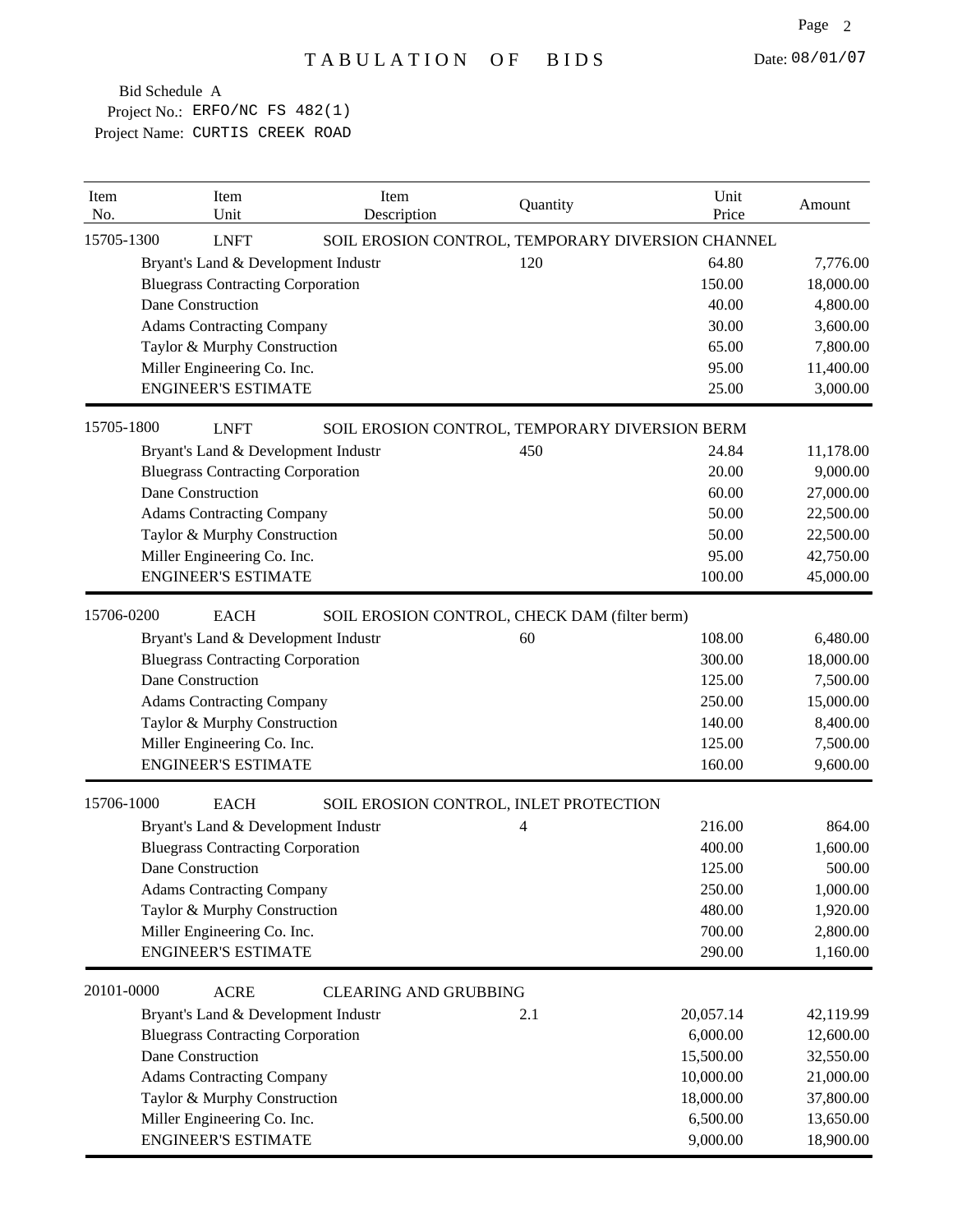| Item<br>No. | Item<br>Unit                             | Item<br>Description       | Quantity                               | Unit<br>Price | Amount     |
|-------------|------------------------------------------|---------------------------|----------------------------------------|---------------|------------|
| 20302-2100  | <b>LNFT</b>                              | REMOVAL OF PIPE CULVERT   |                                        |               |            |
|             | Bryant's Land & Development Industr      |                           | 220                                    | 2.45          | 539.00     |
|             | <b>Bluegrass Contracting Corporation</b> |                           |                                        | 20.00         | 4,400.00   |
|             | Dane Construction                        |                           |                                        | 20.00         | 4,400.00   |
|             | <b>Adams Contracting Company</b>         |                           |                                        | 5.00          | 1,100.00   |
|             | Taylor & Murphy Construction             |                           |                                        | 30.00         | 6,600.00   |
|             | Miller Engineering Co. Inc.              |                           |                                        | 15.00         | 3,300.00   |
|             | <b>ENGINEER'S ESTIMATE</b>               |                           |                                        | 18.25         | 4,015.00   |
| 20304-1000  | <b>LPSM</b>                              |                           | REMOVAL OF STRUCTURES AND OBSTRUCTIONS |               |            |
|             | Bryant's Land & Development Industr      |                           | ALL                                    | 23,760.00     | 23,760.00  |
|             | <b>Bluegrass Contracting Corporation</b> |                           |                                        | 40,000.00     | 40,000.00  |
|             | Dane Construction                        |                           |                                        | 151,335.00    | 151,335.00 |
|             | <b>Adams Contracting Company</b>         |                           |                                        | 12,000.00     | 12,000.00  |
|             | Taylor & Murphy Construction             |                           |                                        | 18,500.00     | 18,500.00  |
|             | Miller Engineering Co. Inc.              |                           |                                        | 35,000.00     | 35,000.00  |
|             | <b>ENGINEER'S ESTIMATE</b>               |                           |                                        | 50,000.00     | 50,000.00  |
| 20401-0000  | <b>CUYD</b>                              | <b>ROADWAY EXCAVATION</b> |                                        |               |            |
|             | Bryant's Land & Development Industr      |                           | 3,500                                  | 8.64          | 30,240.00  |
|             | <b>Bluegrass Contracting Corporation</b> |                           |                                        | 16.00         | 56,000.00  |
|             | Dane Construction                        |                           |                                        | 15.00         | 52,500.00  |
|             | <b>Adams Contracting Company</b>         |                           |                                        | 15.00         | 52,500.00  |
|             | Taylor & Murphy Construction             |                           |                                        | 32.00         | 112,000.00 |
|             | Miller Engineering Co. Inc.              |                           |                                        | 85.00         | 297,500.00 |
|             | <b>ENGINEER'S ESTIMATE</b>               |                           |                                        | 23.00         | 80,500.00  |
| 20701-1300  | SQYD                                     |                           | EARTHWORK GEOTEXTILE, TYPE IV-B        |               |            |
|             | Bryant's Land & Development Industr      |                           | 1,045                                  | 3.73          | 3,897.85   |
|             | <b>Bluegrass Contracting Corporation</b> |                           |                                        | 5.00          | 5,225.00   |
|             | Dane Construction                        |                           |                                        | 4.50          | 4,702.50   |
|             | <b>Adams Contracting Company</b>         |                           |                                        | 3.00          | 3,135.00   |
|             | Taylor & Murphy Construction             |                           |                                        | 5.00          | 5,225.00   |
|             | Miller Engineering Co. Inc.              |                           |                                        | 4.75          | 4,963.75   |
|             | <b>ENGINEER'S ESTIMATE</b>               |                           |                                        | 7.10          | 7,419.50   |
| 20801-0000  | <b>CUYD</b>                              | STRUCTURE EXCAVATION      |                                        |               |            |
|             | Bryant's Land & Development Industr      |                           | 204                                    | 12.96         | 2,643.84   |
|             | <b>Bluegrass Contracting Corporation</b> |                           |                                        | 40.00         | 8,160.00   |
|             | Dane Construction                        |                           |                                        | 20.00         | 4,080.00   |
|             | <b>Adams Contracting Company</b>         |                           |                                        | 30.00         | 6,120.00   |
|             | Taylor & Murphy Construction             |                           |                                        | 13.00         | 2,652.00   |
|             | Miller Engineering Co. Inc.              |                           |                                        | 50.00         | 10,200.00  |
|             | <b>ENGINEER'S ESTIMATE</b>               |                           |                                        | 40.00         | 8,160.00   |
|             |                                          |                           |                                        |               |            |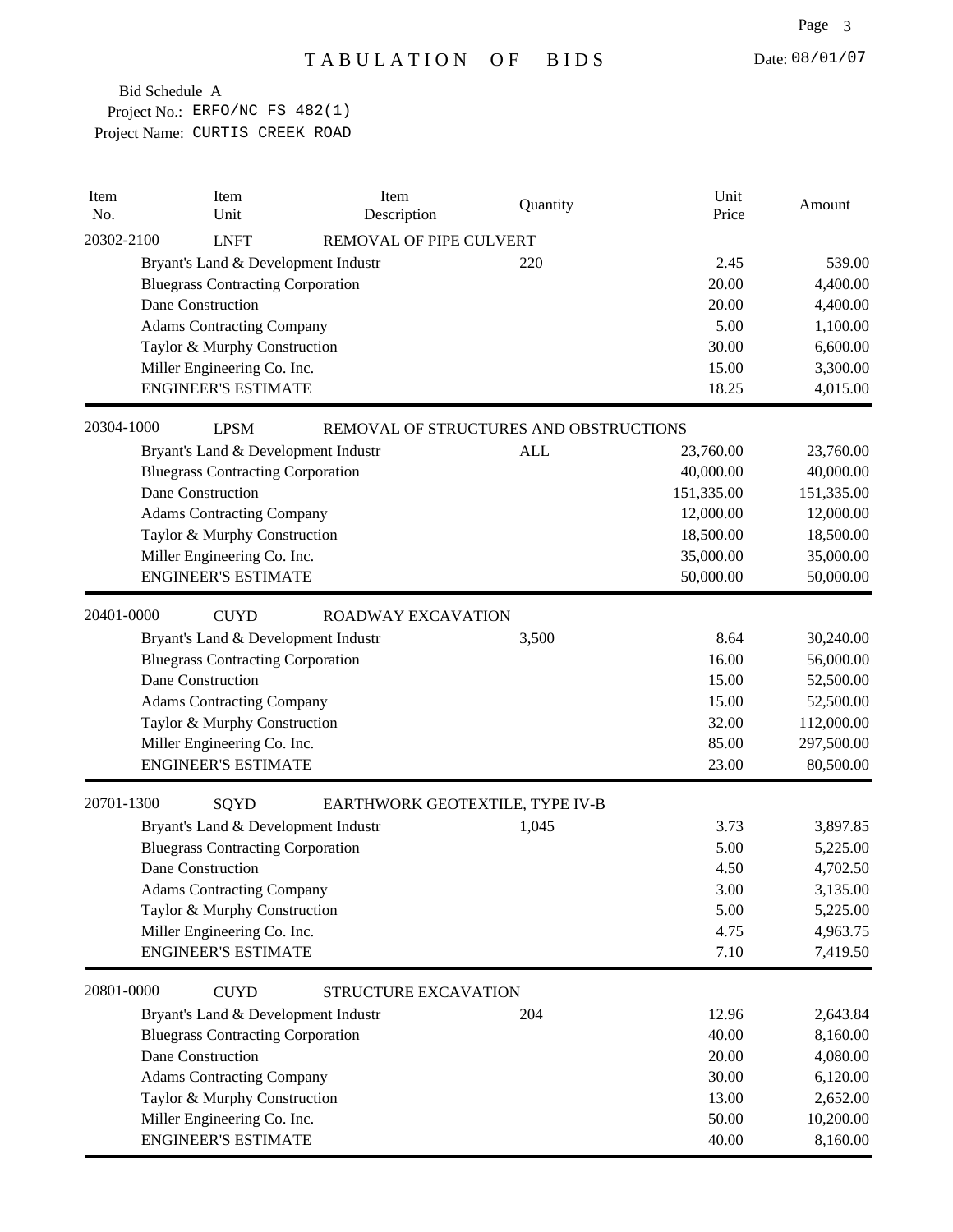| Item<br>No. | Item<br>Unit                             | Item<br>Description    | Quantity                                     | Unit<br>Price | Amount     |
|-------------|------------------------------------------|------------------------|----------------------------------------------|---------------|------------|
| 20803-0000  | <b>CUYD</b>                              | STRUCTURAL BACKFILL    |                                              |               |            |
|             | Bryant's Land & Development Industr      |                        | 241                                          | 54.00         | 13,014.00  |
|             | <b>Bluegrass Contracting Corporation</b> |                        |                                              | 50.00         | 12,050.00  |
|             | Dane Construction                        |                        |                                              | 20.00         | 4,820.00   |
|             | <b>Adams Contracting Company</b>         |                        |                                              | 70.00         | 16,870.00  |
|             | Taylor & Murphy Construction             |                        |                                              | 43.00         | 10,363.00  |
|             | Miller Engineering Co. Inc.              |                        |                                              | 40.00         | 9,640.00   |
|             | <b>ENGINEER'S ESTIMATE</b>               |                        |                                              | 40.00         | 9,640.00   |
| 25102-3000  | <b>TON</b>                               | PLACED RIPRAP, CLASS 3 |                                              |               |            |
|             | Bryant's Land & Development Industr      |                        | 50                                           | 37.80         | 1,890.00   |
|             | <b>Bluegrass Contracting Corporation</b> |                        |                                              | 50.00         | 2,500.00   |
|             | Dane Construction                        |                        |                                              | 50.00         | 2,500.00   |
|             | <b>Adams Contracting Company</b>         |                        |                                              | 75.00         | 3,750.00   |
|             | Taylor & Murphy Construction             |                        |                                              | 180.00        | 9,000.00   |
|             | Miller Engineering Co. Inc.              |                        |                                              | 70.00         | 3,500.00   |
|             | <b>ENGINEER'S ESTIMATE</b>               |                        |                                              | 75.00         | 3,750.00   |
| 25201-1000  | <b>CUYD</b>                              |                        | SPECIAL ROCK EMBANKMENT, MECHANICALLY-PLACED |               |            |
|             | Bryant's Land & Development Industr      |                        | 1,700                                        | 60.35         | 102,595.00 |
|             | <b>Bluegrass Contracting Corporation</b> |                        |                                              | 50.00         | 85,000.00  |
|             | Dane Construction                        |                        |                                              | 90.00         | 153,000.00 |
|             | <b>Adams Contracting Company</b>         |                        |                                              | 110.00        | 187,000.00 |
|             | Taylor & Murphy Construction             |                        |                                              | 73.00         | 124,100.00 |
|             | Miller Engineering Co. Inc.              |                        |                                              | 155.00        | 263,500.00 |
|             | <b>ENGINEER'S ESTIMATE</b>               |                        |                                              | 60.00         | 102,000.00 |
| 30101-4000  | <b>TON</b>                               |                        | AGGREGATE BASE GRADING C OR D (#57 STONE)    |               |            |
|             | Bryant's Land & Development Industr      |                        | 300                                          | 27.00         | 8,100.00   |
|             | <b>Bluegrass Contracting Corporation</b> |                        |                                              | 40.00         | 12,000.00  |
|             | Dane Construction                        |                        |                                              | 30.00         | 9,000.00   |
|             | <b>Adams Contracting Company</b>         |                        |                                              | 50.00         | 15,000.00  |
|             | Taylor & Murphy Construction             |                        |                                              | 38.00         | 11,400.00  |
|             | Miller Engineering Co. Inc.              |                        |                                              | 38.00         | 11,400.00  |
|             | <b>ENGINEER'S ESTIMATE</b>               |                        |                                              | 45.00         | 13,500.00  |
| 30101-4000  | <b>TON</b>                               |                        | AGGREGATE BASE GRADING C OR D (river stone)  |               |            |
|             | Bryant's Land & Development Industr      |                        | 10                                           | 108.00        | 1,080.00   |
|             | <b>Bluegrass Contracting Corporation</b> |                        |                                              | 50.00         | 500.00     |
|             | Dane Construction                        |                        |                                              | 50.00         | 500.00     |
|             | <b>Adams Contracting Company</b>         |                        |                                              | 75.00         | 750.00     |
|             | Taylor & Murphy Construction             |                        |                                              | 200.00        | 2,000.00   |
|             | Miller Engineering Co. Inc.              |                        |                                              | 250.00        | 2,500.00   |
|             | <b>ENGINEER'S ESTIMATE</b>               |                        |                                              | 60.00         | 600.00     |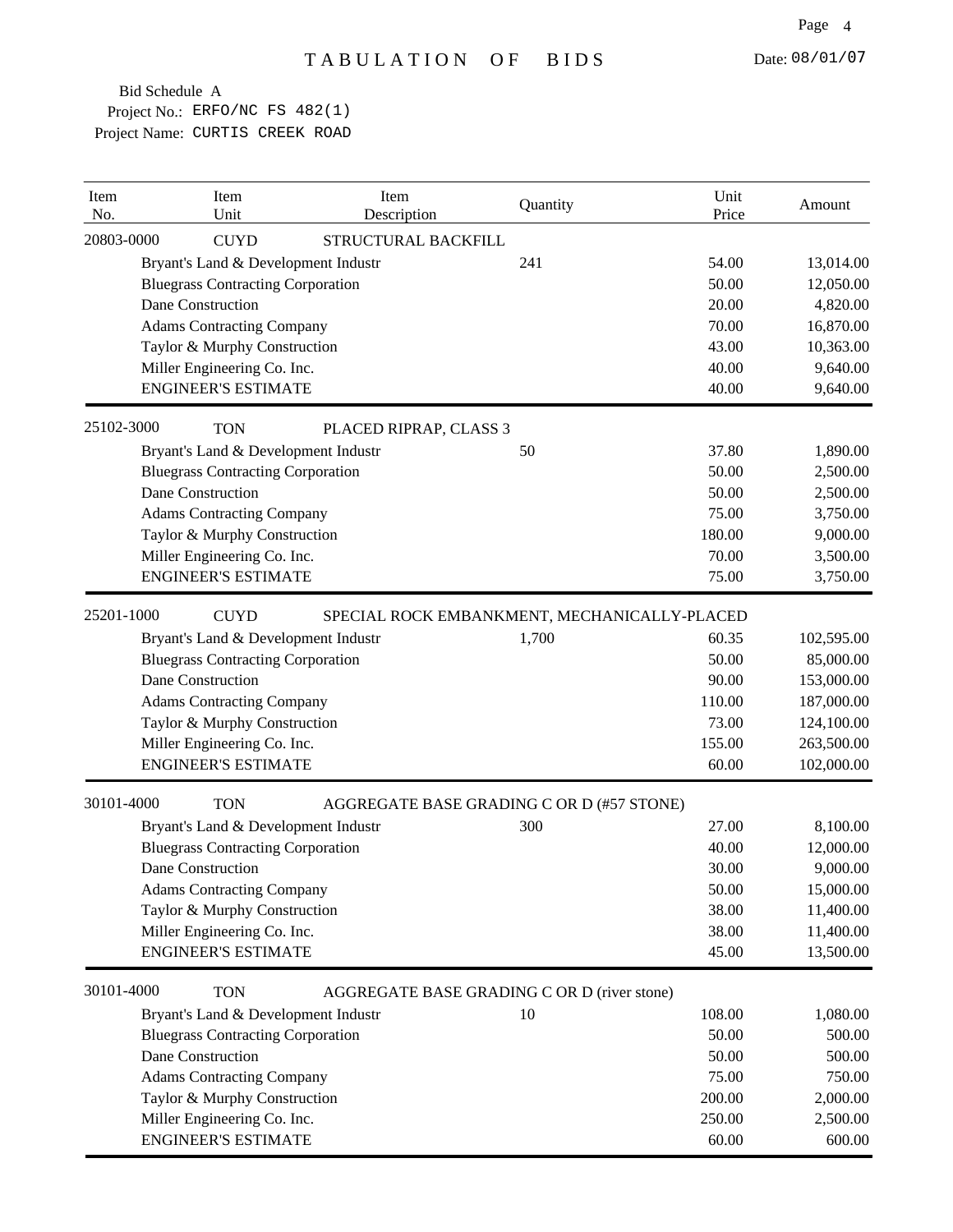| Item<br>No. | Item<br>Unit                             | Item<br>Description                                           | Quantity | Unit<br>Price | Amount     |
|-------------|------------------------------------------|---------------------------------------------------------------|----------|---------------|------------|
| 30110-0000  | <b>TON</b>                               | AGGREGATE SURFACE COURSE                                      |          |               |            |
|             | Bryant's Land & Development Industr      |                                                               | 2,810    | 22.68         | 63,730.80  |
|             | <b>Bluegrass Contracting Corporation</b> |                                                               |          | 40.00         | 112,400.00 |
|             | Dane Construction                        |                                                               |          | 25.00         | 70,250.00  |
|             | <b>Adams Contracting Company</b>         |                                                               |          | 22.00         | 61,820.00  |
|             | Taylor & Murphy Construction             |                                                               |          | 35.50         | 99,755.00  |
|             | Miller Engineering Co. Inc.              |                                                               |          | 35.00         | 98,350.00  |
|             | <b>ENGINEER'S ESTIMATE</b>               |                                                               |          | 34.00         | 95,540.00  |
| 30301-6000  | <b>STA</b>                               | ROADWAY RECONDITIONING                                        |          |               |            |
|             | Bryant's Land & Development Industr      |                                                               | 131.00   | 16.48         | 2,158.88   |
|             | <b>Bluegrass Contracting Corporation</b> |                                                               |          | 250.00        | 32,750.00  |
|             | Dane Construction                        |                                                               |          | 25.00         | 3,275.00   |
|             | <b>Adams Contracting Company</b>         |                                                               |          | 1,100.00      | 144,100.00 |
|             | Taylor & Murphy Construction             |                                                               |          | 280.00        | 36,680.00  |
|             | Miller Engineering Co. Inc.              |                                                               |          | 230.00        | 30,130.00  |
|             | <b>ENGINEER'S ESTIMATE</b>               |                                                               |          | 140.00        | 18,340.00  |
| 55201-0200  | <b>CUYD</b>                              | STRUCTURAL CONCRETE, CLASS A (AE)                             |          |               |            |
|             | Bryant's Land & Development Industr      |                                                               | 122      | 594.00        | 72,468.00  |
|             | <b>Bluegrass Contracting Corporation</b> |                                                               |          | 600.00        | 73,200.00  |
|             | Dane Construction                        |                                                               |          | 1,500.00      | 183,000.00 |
|             | <b>Adams Contracting Company</b>         |                                                               |          | 960.00        | 117,120.00 |
|             | Taylor & Murphy Construction             |                                                               |          | 1,000.00      | 122,000.00 |
|             | Miller Engineering Co. Inc.              |                                                               |          | 1,250.00      | 152,500.00 |
|             | <b>ENGINEER'S ESTIMATE</b>               |                                                               |          | 725.00        | 88,450.00  |
| 55202-1000  | SQYD                                     | STRUCTURAL CONCRETE, CLASS D (AE), FOR APPROACH SLABS, TYPE 1 |          |               |            |
|             | Bryant's Land & Development Industr      |                                                               | 96       | 352.08        | 33,799.68  |
|             | <b>Bluegrass Contracting Corporation</b> |                                                               |          | 100.00        | 9,600.00   |
|             | Dane Construction                        |                                                               |          | 275.00        | 26,400.00  |
|             | <b>Adams Contracting Company</b>         |                                                               |          | 200.00        | 19,200.00  |
|             | Taylor & Murphy Construction             |                                                               |          | 330.00        | 31,680.00  |
|             | Miller Engineering Co. Inc.              |                                                               |          | 1,000.00      | 96,000.00  |
|             | <b>ENGINEER'S ESTIMATE</b>               |                                                               |          | 510.00        | 48,960.00  |
| 55202-4000  | SQYD                                     | STRUCTURAL CONCRETE, FOR OVERLAY (SYNTHETIC FIBER OVERLAY)    |          |               |            |
|             | Bryant's Land & Development Industr      |                                                               | 192      | 412.88        | 79,272.96  |
|             | <b>Bluegrass Contracting Corporation</b> |                                                               |          | 150.00        | 28,800.00  |
|             | Dane Construction                        |                                                               |          | 160.00        | 30,720.00  |
|             | <b>Adams Contracting Company</b>         |                                                               |          | 150.00        | 28,800.00  |
|             | Taylor & Murphy Construction             |                                                               |          | 425.00        | 81,600.00  |
|             | Miller Engineering Co. Inc.              |                                                               |          | 140.00        | 26,880.00  |
|             | <b>ENGINEER'S ESTIMATE</b>               |                                                               |          | 140.00        | 26,880.00  |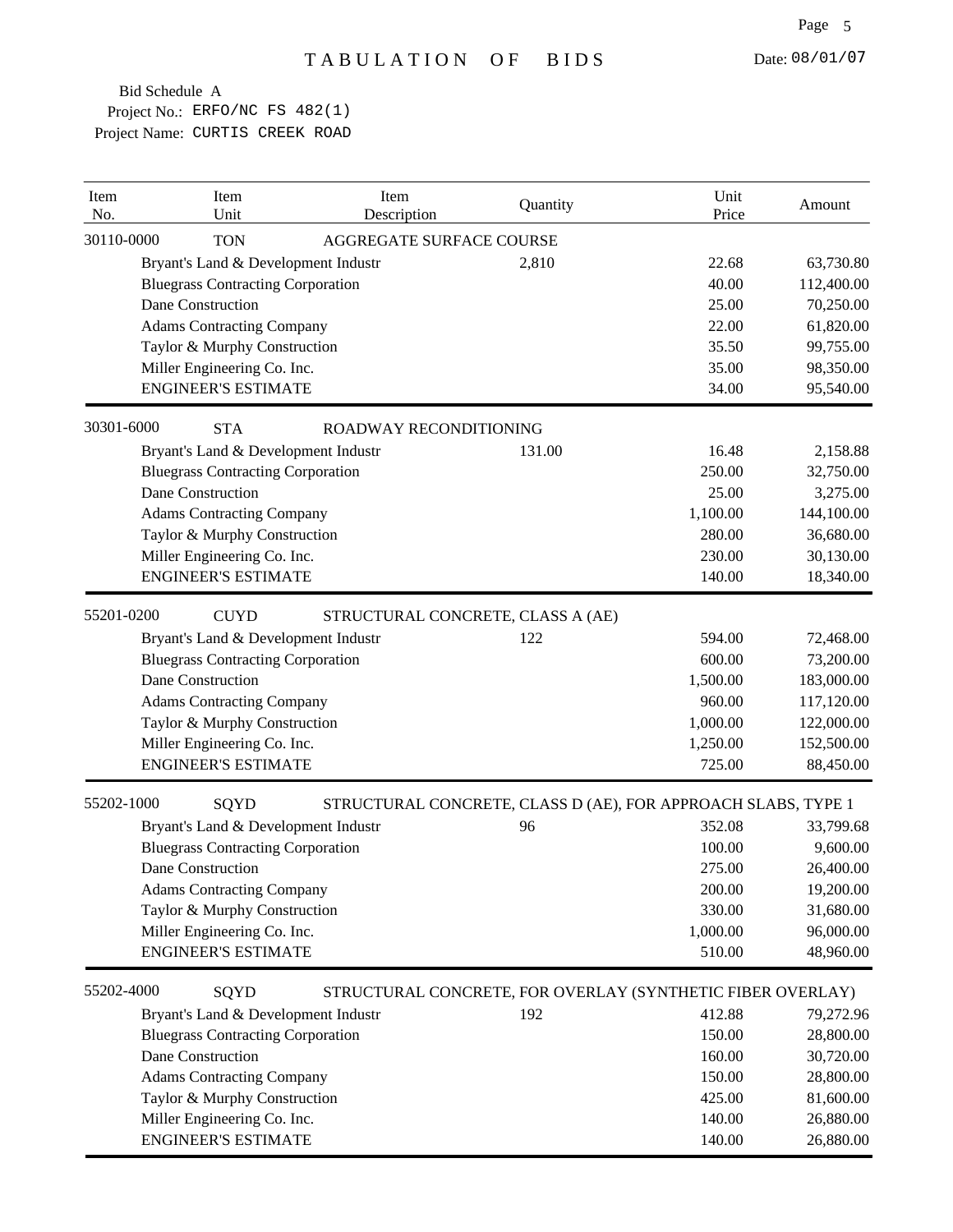| Item<br>No. | Item<br>Unit                             | Item<br>Description              | Quantity                                        | Unit<br>Price | Amount       |
|-------------|------------------------------------------|----------------------------------|-------------------------------------------------|---------------|--------------|
| 55302-0400  | <b>LNFT</b>                              |                                  | PRECAST, PRESTRESSED CONCRETE SLABS, 36" VOIDED |               |              |
|             | Bryant's Land & Development Industr      |                                  | 560                                             | 226.80        | 127,008.00   |
|             | <b>Bluegrass Contracting Corporation</b> |                                  |                                                 | 225.00        | 126,000.00   |
|             | Dane Construction                        |                                  |                                                 | 300.00        | 168,000.00   |
|             | <b>Adams Contracting Company</b>         |                                  |                                                 | 245.00        | 137,200.00   |
|             | Taylor & Murphy Construction             |                                  |                                                 | 180.00        | 100,800.00   |
|             | Miller Engineering Co. Inc.              |                                  |                                                 | 245.00        | 137,200.00   |
|             | <b>ENGINEER'S ESTIMATE</b>               |                                  |                                                 | 215.00        | 120,400.00   |
| 55401-1000  | LB                                       | <b>REINFORCING STEEL</b>         |                                                 |               |              |
|             | Bryant's Land & Development Industr      |                                  | 8,660                                           | 1.35          | 11,691.00    |
|             | <b>Bluegrass Contracting Corporation</b> |                                  |                                                 | 1.25          | 10,825.00    |
|             | Dane Construction                        |                                  |                                                 | 1.05          | 9,093.00     |
|             | <b>Adams Contracting Company</b>         |                                  |                                                 | 2.50          | 21,650.00    |
|             | Taylor & Murphy Construction             |                                  |                                                 | 1.25          | 10,825.00    |
|             | Miller Engineering Co. Inc.              |                                  |                                                 | 2.00          | 17,320.00    |
|             | <b>ENGINEER'S ESTIMATE</b>               |                                  |                                                 | 1.20          | 10,392.00    |
| 56401-1000  | <b>EACH</b>                              | BEARING DEVICE, ELASTOMERIC      |                                                 |               |              |
|             | Bryant's Land & Development Industr      |                                  | 28                                              | 129.00        | 3,612.00     |
|             | <b>Bluegrass Contracting Corporation</b> |                                  |                                                 | 600.00        | 16,800.00    |
|             | Dane Construction                        |                                  |                                                 | 75.00         | 2,100.00     |
|             | <b>Adams Contracting Company</b>         |                                  |                                                 | 180.00        | 5,040.00     |
|             | Taylor & Murphy Construction             |                                  |                                                 | 45.00         | 1,260.00     |
|             | Miller Engineering Co. Inc.              |                                  |                                                 | 500.00        | 14,000.00    |
|             | <b>ENGINEER'S ESTIMATE</b>               |                                  |                                                 | 95.00         | 2,660.00     |
| 56501-0300  | <b>LNFT</b>                              | DRILLED SHAFTS, 30-INCH DIAMETER |                                                 |               |              |
|             | Bryant's Land & Development Industr      |                                  | 471                                             | 630.57        | 296,998.47   |
|             | <b>Bluegrass Contracting Corporation</b> |                                  |                                                 | 750.00        | 353,250.00   |
|             | Dane Construction                        |                                  |                                                 | 620.00        | 292,020.00   |
|             | <b>Adams Contracting Company</b>         |                                  |                                                 | 500.00        | 235,500.00   |
|             | Taylor & Murphy Construction             |                                  |                                                 | 577.45        | 271,978.95   |
|             | Miller Engineering Co. Inc.              |                                  |                                                 | 2,500.00      | 1,177,500.00 |
|             | <b>ENGINEER'S ESTIMATE</b>               |                                  |                                                 | 1,000.00      | 471,000.00   |
| 60103-0100  | <b>EACH</b>                              |                                  | CONCRETE, HEADWALL FOR 18-INCH PIPE CULVERT     |               |              |
|             | Bryant's Land & Development Industr      |                                  | 1                                               | 6,480.00      | 6,480.00     |
|             | <b>Bluegrass Contracting Corporation</b> |                                  |                                                 | 1,800.00      | 1,800.00     |
|             | Dane Construction                        |                                  |                                                 | 1,850.00      | 1,850.00     |
|             | <b>Adams Contracting Company</b>         |                                  |                                                 | 2,000.00      | 2,000.00     |
|             | Taylor & Murphy Construction             |                                  |                                                 | 1,560.00      | 1,560.00     |
|             | Miller Engineering Co. Inc.              |                                  |                                                 | 1,000.00      | 1,000.00     |
|             | <b>ENGINEER'S ESTIMATE</b>               |                                  |                                                 | 1,500.00      | 1,500.00     |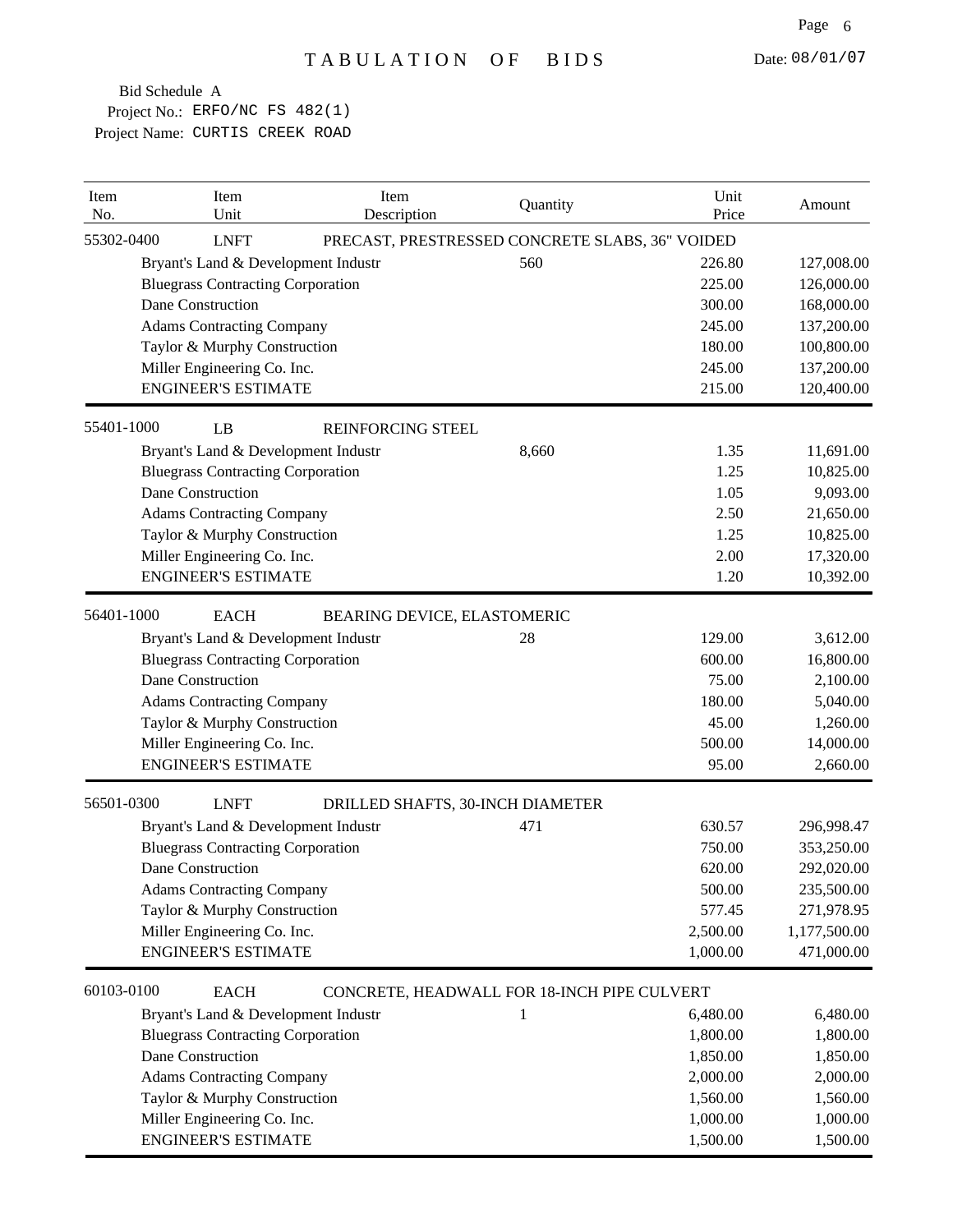| Item<br>No. | Item<br>Unit                             | Item<br>Description                                                       | Quantity       | Unit<br>Price | Amount    |
|-------------|------------------------------------------|---------------------------------------------------------------------------|----------------|---------------|-----------|
| 60103-0140  | <b>EACH</b>                              | CONCRETE, HEADWALL FOR 24-INCH PIPE CULVERT                               |                |               |           |
|             | Bryant's Land & Development Industr      |                                                                           | 2              | 6,480.00      | 12,960.00 |
|             | <b>Bluegrass Contracting Corporation</b> |                                                                           |                | 2,400.00      | 4,800.00  |
|             | Dane Construction                        |                                                                           |                | 1,950.00      | 3,900.00  |
|             | <b>Adams Contracting Company</b>         |                                                                           |                | 2,100.00      | 4,200.00  |
|             | Taylor & Murphy Construction             |                                                                           |                | 2,600.00      | 5,200.00  |
|             | Miller Engineering Co. Inc.              |                                                                           |                | 1,000.00      | 2,000.00  |
|             | <b>ENGINEER'S ESTIMATE</b>               |                                                                           |                | 2,300.00      | 4,600.00  |
| 60103-1880  | <b>EACH</b>                              | CONCRETE, HEADWALL FOR 18-INCH EQUIVALENT DIAMETER PIPE<br><b>CULVERT</b> |                |               |           |
|             | Bryant's Land & Development Industr      |                                                                           | 3              | 6,480.00      | 19,440.00 |
|             | <b>Bluegrass Contracting Corporation</b> |                                                                           |                | 1,800.00      | 5,400.00  |
|             | Dane Construction                        |                                                                           |                | 1,850.00      | 5,550.00  |
|             | <b>Adams Contracting Company</b>         |                                                                           |                | 2,000.00      | 6,000.00  |
|             | Taylor & Murphy Construction             |                                                                           |                | 1,225.00      | 3,675.00  |
|             | Miller Engineering Co. Inc.              |                                                                           |                | 1,000.00      | 3,000.00  |
|             | <b>ENGINEER'S ESTIMATE</b>               |                                                                           |                | 2,500.00      | 7,500.00  |
| 60103-1920  | <b>EACH</b>                              | CONCRETE, HEADWALL FOR 24-INCH EQUIVALENT DIAMETER PIPE<br><b>CULVERT</b> |                |               |           |
|             | Bryant's Land & Development Industr      |                                                                           | 2              | 6,480.00      | 12,960.00 |
|             | <b>Bluegrass Contracting Corporation</b> |                                                                           |                | 2,400.00      | 4,800.00  |
|             | Dane Construction                        |                                                                           |                | 1,950.00      | 3,900.00  |
|             | <b>Adams Contracting Company</b>         |                                                                           |                | 2,100.00      | 4,200.00  |
|             | Taylor & Murphy Construction             |                                                                           |                | 1,900.00      | 3,800.00  |
|             | Miller Engineering Co. Inc.              |                                                                           |                | 1,500.00      | 3,000.00  |
|             | <b>ENGINEER'S ESTIMATE</b>               |                                                                           |                | 2,500.00      | 5,000.00  |
| 60103-2040  | <b>EACH</b>                              | CONCRETE, HEADWALL FOR 60-INCH EQUIVALENT DIAMETER PIPE<br><b>CULVERT</b> |                |               |           |
|             | Bryant's Land & Development Industr      |                                                                           | $\overline{c}$ | 10,800.00     | 21,600.00 |
|             | <b>Bluegrass Contracting Corporation</b> |                                                                           |                | 5,000.00      | 10,000.00 |
|             | Dane Construction                        |                                                                           |                | 4,350.00      | 8,700.00  |
|             | <b>Adams Contracting Company</b>         |                                                                           |                | 6,500.00      | 13,000.00 |
|             | Taylor & Murphy Construction             |                                                                           |                | 16,000.00     | 32,000.00 |
|             | Miller Engineering Co. Inc.              |                                                                           |                | 12,000.00     | 24,000.00 |
|             | <b>ENGINEER'S ESTIMATE</b>               |                                                                           |                | 7,000.00      | 14,000.00 |
| 60201-0600  | <b>LNFT</b>                              | <b>18-INCH PIPE CULVERT</b>                                               |                |               |           |
|             | Bryant's Land & Development Industr      |                                                                           | 30             | 45.36         | 1,360.80  |
|             | <b>Bluegrass Contracting Corporation</b> |                                                                           |                | 60.00         | 1,800.00  |
|             | Dane Construction                        |                                                                           |                | 35.00         | 1,050.00  |
|             | <b>Adams Contracting Company</b>         |                                                                           |                | 30.00         | 900.00    |
|             | Taylor & Murphy Construction             |                                                                           |                | 59.40         | 1,782.00  |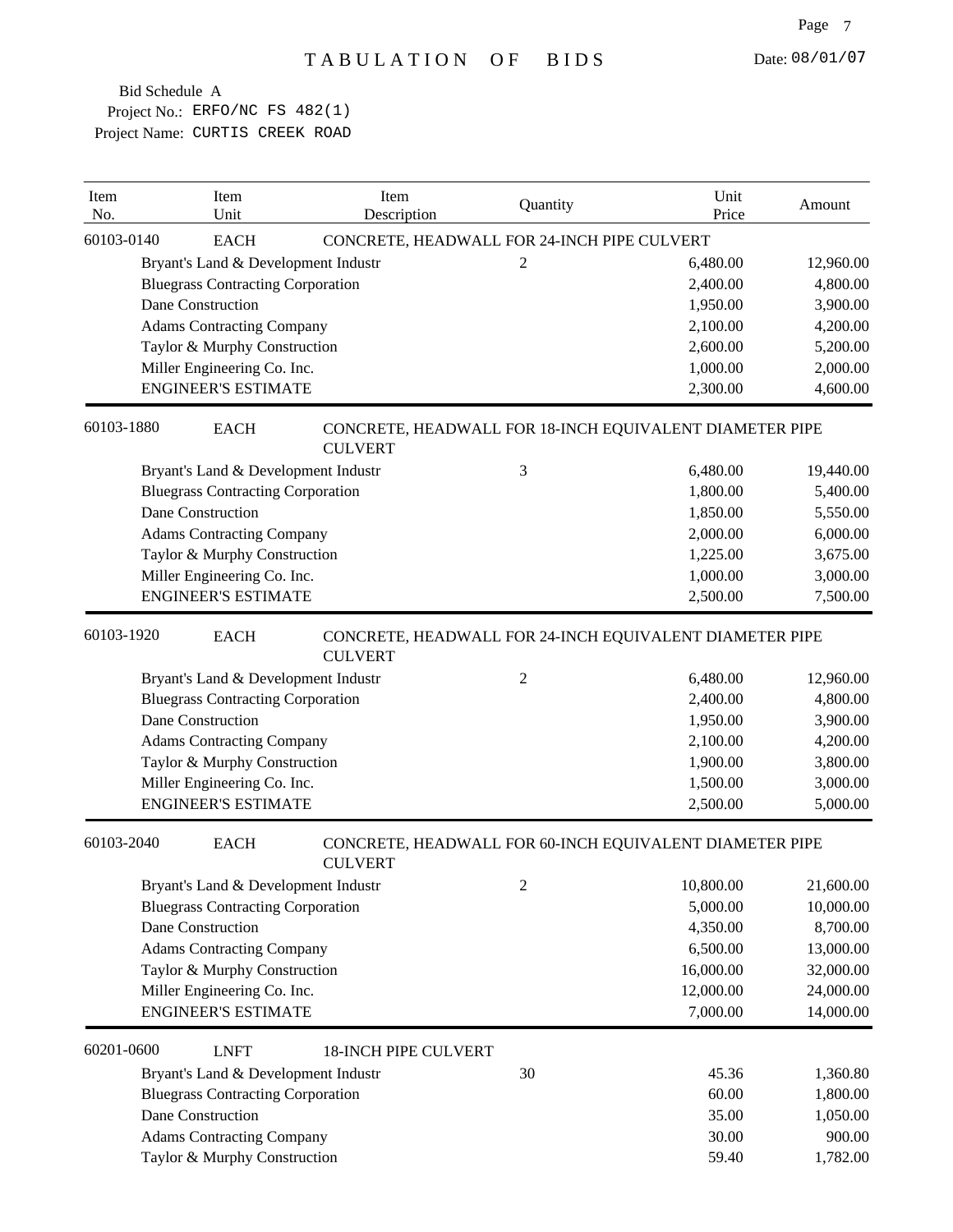| Item<br>No. | Item<br>Unit                             | Item<br>Description         | Quantity                                                    | Unit<br>Price | Amount    |
|-------------|------------------------------------------|-----------------------------|-------------------------------------------------------------|---------------|-----------|
|             | Miller Engineering Co. Inc.              |                             |                                                             | 50.00         | 1,500.00  |
|             | <b>ENGINEER'S ESTIMATE</b>               |                             |                                                             | 50.00         | 1,500.00  |
| 60201-0800  | <b>LNFT</b>                              | <b>24-INCH PIPE CULVERT</b> |                                                             |               |           |
|             | Bryant's Land & Development Industr      |                             | 60                                                          | 46.44         | 2,786.40  |
|             | <b>Bluegrass Contracting Corporation</b> |                             |                                                             | 70.00         | 4,200.00  |
|             | Dane Construction                        |                             |                                                             | 40.00         | 2,400.00  |
|             | <b>Adams Contracting Company</b>         |                             |                                                             | 35.00         | 2,100.00  |
|             | Taylor & Murphy Construction             |                             |                                                             | 64.80         | 3,888.00  |
|             | Miller Engineering Co. Inc.              |                             |                                                             | 60.00         | 3,600.00  |
|             | <b>ENGINEER'S ESTIMATE</b>               |                             |                                                             | 75.00         | 4,500.00  |
| 60202-0200  | <b>LNFT</b>                              | $(14"$ rise x 23" span)     | 18-INCH EQUIVALENT DIAMETER ARCH OR ELLIPTICAL PIPE CULVERT |               |           |
|             | Bryant's Land & Development Industr      |                             | 64                                                          | 46.44         | 2,972.16  |
|             | <b>Bluegrass Contracting Corporation</b> |                             |                                                             | 80.00         | 5,120.00  |
|             | Dane Construction                        |                             |                                                             | 45.00         | 2,880.00  |
|             | <b>Adams Contracting Company</b>         |                             |                                                             | 30.00         | 1,920.00  |
|             | Taylor & Murphy Construction             |                             |                                                             | 61.10         | 3,910.40  |
|             | Miller Engineering Co. Inc.              |                             |                                                             | 75.00         | 4,800.00  |
|             | <b>ENGINEER'S ESTIMATE</b>               |                             |                                                             | 85.00         | 5,440.00  |
| 60202-0400  | <b>LNFT</b>                              | $(19"$ rise x 30" span)     | 24-INCH EQUIVALENT DIAMETER ARCH OR ELLIPTICAL PIPE CULVERT |               |           |
|             | Bryant's Land & Development Industr      |                             | 26                                                          | 48.60         | 1,263.60  |
|             | <b>Bluegrass Contracting Corporation</b> |                             |                                                             | 90.00         | 2,340.00  |
|             | Dane Construction                        |                             |                                                             | 50.00         | 1,300.00  |
|             | <b>Adams Contracting Company</b>         |                             |                                                             | 35.00         | 910.00    |
|             | Taylor & Murphy Construction             |                             |                                                             | 68.60         | 1,783.60  |
|             | Miller Engineering Co. Inc.              |                             |                                                             | 80.00         | 2,080.00  |
|             | <b>ENGINEER'S ESTIMATE</b>               |                             |                                                             | 80.00         | 2,080.00  |
| 60202-1000  | <b>LNFT</b>                              | (44" rise x 72" span)       | 60-INCH EQUIVALENT DIAMETER ARCH OR ELLIPTICAL PIPE CULVERT |               |           |
|             | Bryant's Land & Development Industr      |                             | 38                                                          | 151.20        | 5,745.60  |
|             | <b>Bluegrass Contracting Corporation</b> |                             |                                                             | 400.00        | 15,200.00 |
|             | Dane Construction                        |                             |                                                             | 125.00        | 4,750.00  |
|             | <b>Adams Contracting Company</b>         |                             |                                                             | 150.00        | 5,700.00  |
|             |                                          |                             |                                                             |               |           |
|             | Taylor & Murphy Construction             |                             |                                                             | 175.40        | 6,665.20  |
|             | Miller Engineering Co. Inc.              |                             |                                                             | 130.00        | 4,940.00  |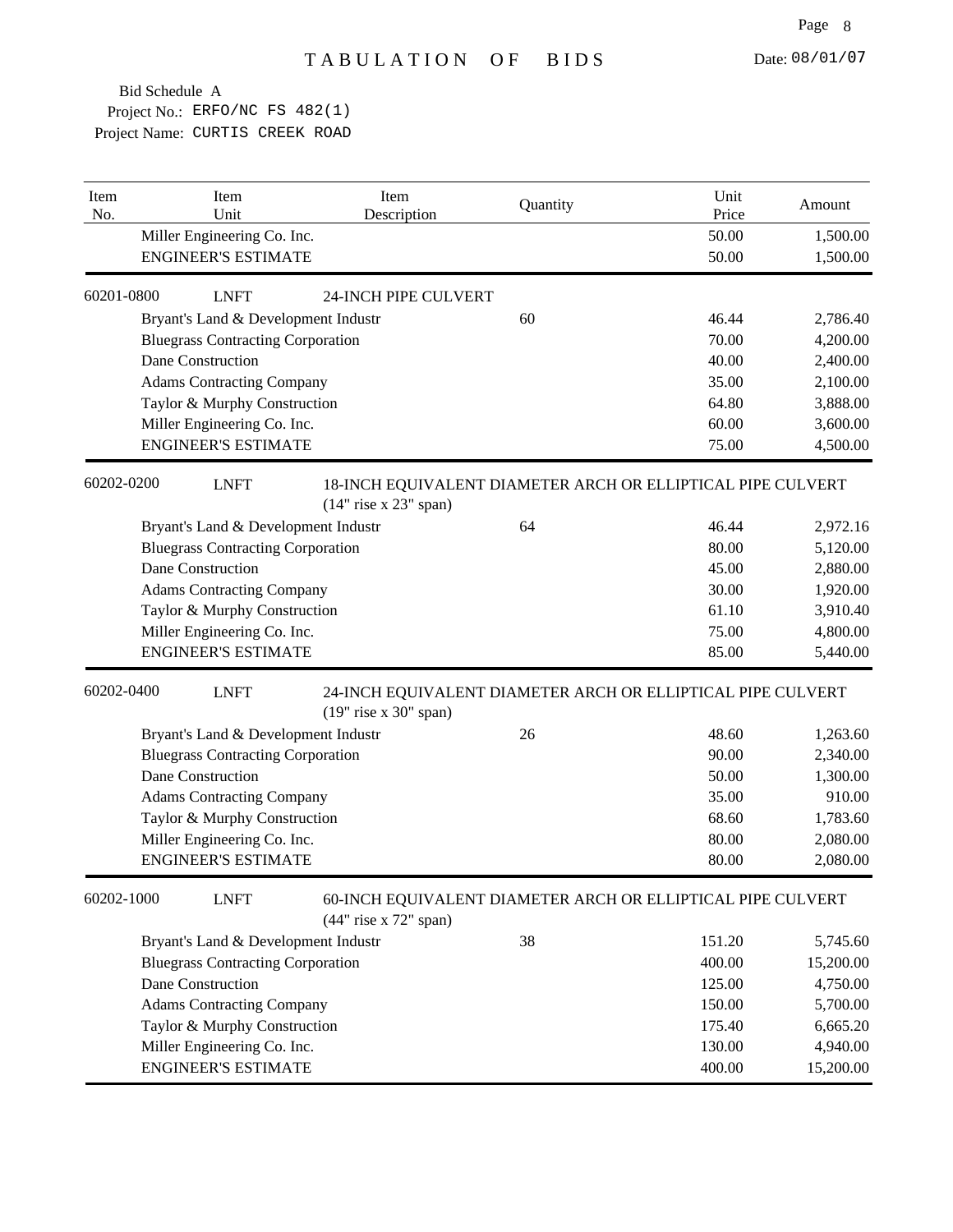| Item<br>No. | Item<br>Unit                             | Item<br>Description                                       | Quantity | Unit<br>Price | Amount     |
|-------------|------------------------------------------|-----------------------------------------------------------|----------|---------------|------------|
| 60403-0900  | <b>EACH</b>                              | <b>INLET, TYPE 4B</b>                                     |          |               |            |
|             | Bryant's Land & Development Industr      |                                                           | 4        | 1,512.00      | 6,048.00   |
|             | <b>Bluegrass Contracting Corporation</b> |                                                           |          | 2,500.00      | 10,000.00  |
|             | Dane Construction                        |                                                           |          | 450.00        | 1,800.00   |
|             | <b>Adams Contracting Company</b>         |                                                           |          | 2,500.00      | 10,000.00  |
|             | Taylor & Murphy Construction             |                                                           |          | 3,810.00      | 15,240.00  |
|             | Miller Engineering Co. Inc.              |                                                           |          | 3,500.00      | 14,000.00  |
|             | <b>ENGINEER'S ESTIMATE</b>               |                                                           |          | 4,000.00      | 16,000.00  |
| 60510-0800  | <b>LNFT</b>                              | <b>6-INCH OUTLET PIPE</b>                                 |          |               |            |
|             | Bryant's Land & Development Industr      |                                                           | 100      | 5.40          | 540.00     |
|             | <b>Bluegrass Contracting Corporation</b> |                                                           |          | 30.00         | 3,000.00   |
|             | Dane Construction                        |                                                           |          | 8.50          | 850.00     |
|             | <b>Adams Contracting Company</b>         |                                                           |          | 10.00         | 1,000.00   |
|             | Taylor & Murphy Construction             |                                                           |          | 30.00         | 3,000.00   |
|             | Miller Engineering Co. Inc.              |                                                           |          | 28.00         | 2,800.00   |
|             | <b>ENGINEER'S ESTIMATE</b>               |                                                           |          | 34.00         | 3,400.00   |
| 61701-1950  | <b>LNFT</b>                              | GUARDRAIL SYSTEM G4, TYPE 4, CLASS B STEEL POSTS (BRIDGE) |          |               |            |
|             | Bryant's Land & Development Industr      |                                                           | 240      | 45.00         | 10,800.00  |
|             | <b>Bluegrass Contracting Corporation</b> |                                                           |          | 30.00         | 7,200.00   |
|             | Dane Construction                        |                                                           |          | 50.00         | 12,000.00  |
|             | <b>Adams Contracting Company</b>         |                                                           |          | 56.00         | 13,440.00  |
|             | Taylor & Murphy Construction             |                                                           |          | 48.00         | 11,520.00  |
|             | Miller Engineering Co. Inc.              |                                                           |          | 60.00         | 14,400.00  |
|             | <b>ENGINEER'S ESTIMATE</b>               |                                                           |          | 105.00        | 25,200.00  |
| 61701-1950  | <b>LNFT</b>                              | GUARDRAIL SYSTEM G4, TYPE 4, CLASS B STEEL POSTS (ROAD)   |          |               |            |
|             | Bryant's Land & Development Industr      |                                                           | 150      | 55.62         | 8,343.00   |
|             | <b>Bluegrass Contracting Corporation</b> |                                                           |          | 20.00         | 3,000.00   |
|             | Dane Construction                        |                                                           |          | 24.65         | 3,697.50   |
|             | <b>Adams Contracting Company</b>         |                                                           |          | 22.00         | 3,300.00   |
|             | Taylor & Murphy Construction             |                                                           |          | 30.00         | 4,500.00   |
|             | Miller Engineering Co. Inc.              |                                                           |          | 55.00         | 8,250.00   |
|             | <b>ENGINEER'S ESTIMATE</b>               |                                                           |          | 55.00         | 8,250.00   |
| 62402-0300  | <b>ACRE</b>                              | FURNISHING AND PLACING TOPSOIL, 4-INCH DEPTH              |          |               |            |
|             | Bryant's Land & Development Industr      |                                                           | 2.0      | 1,080.00      | 2,160.00   |
|             | <b>Bluegrass Contracting Corporation</b> |                                                           |          | 10,500.00     | 21,000.00  |
|             | Dane Construction                        |                                                           |          | 3,200.00      | 6,400.00   |
|             | <b>Adams Contracting Company</b>         |                                                           |          | 13,500.00     | 27,000.00  |
|             | Taylor & Murphy Construction             |                                                           |          | 52,020.00     | 104,040.00 |
|             | Miller Engineering Co. Inc.              |                                                           |          | 24,500.00     | 49,000.00  |
|             | <b>ENGINEER'S ESTIMATE</b>               |                                                           |          | 7,000.00      | 14,000.00  |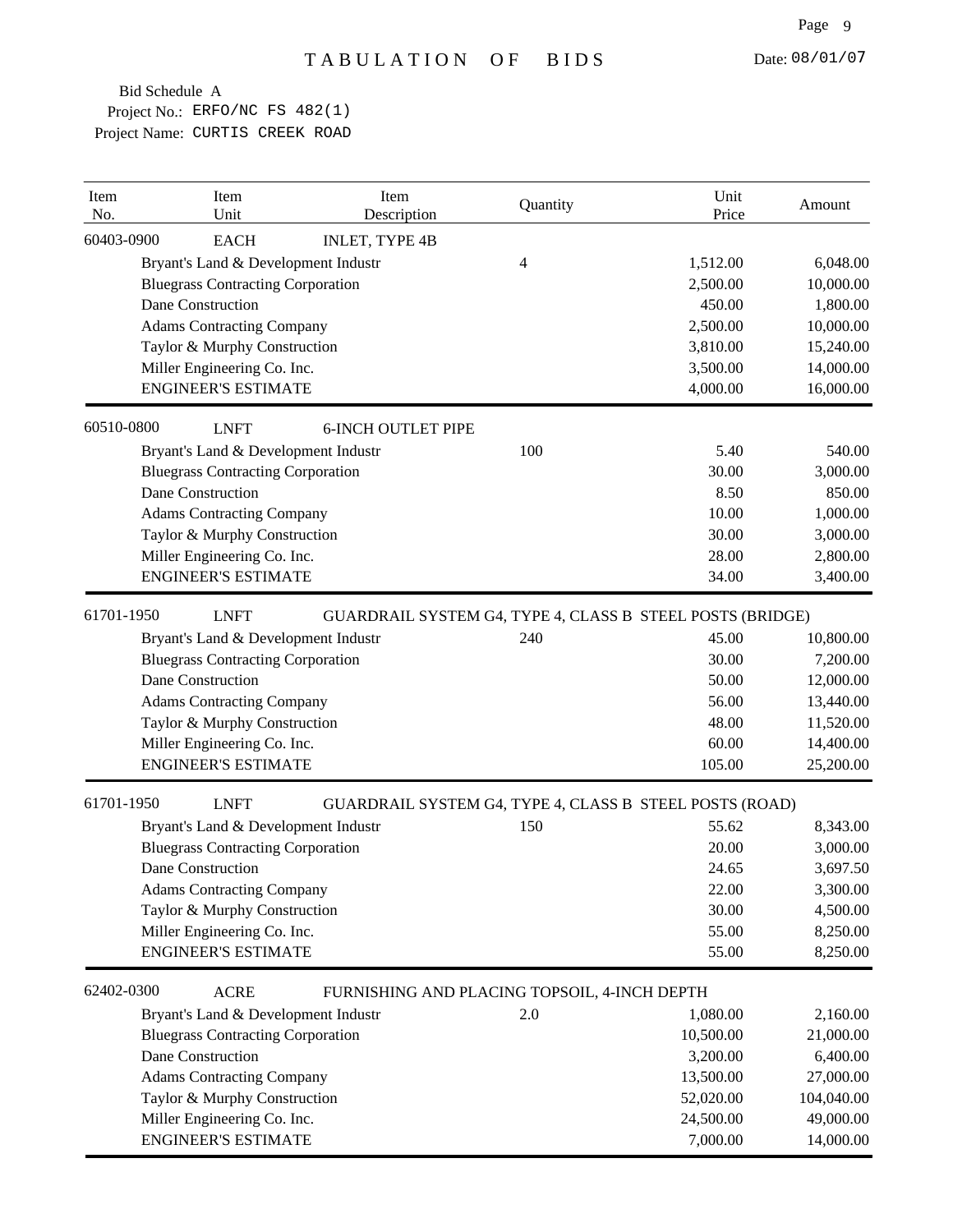| Item<br>No. | Item<br>Unit                             | Item<br>Description                          | Quantity | Unit<br>Price | Amount    |
|-------------|------------------------------------------|----------------------------------------------|----------|---------------|-----------|
| 62501-0000  | <b>ACRE</b>                              | TURF ESTABLISHMENT                           |          |               |           |
|             | Bryant's Land & Development Industr      |                                              | 2.0      | 4,320.00      | 8,640.00  |
|             | <b>Bluegrass Contracting Corporation</b> |                                              |          | 3,000.00      | 6,000.00  |
|             | Dane Construction                        |                                              |          | 1,800.00      | 3,600.00  |
|             | <b>Adams Contracting Company</b>         |                                              |          | 2,500.00      | 5,000.00  |
|             | Taylor & Murphy Construction             |                                              |          | 5,700.00      | 11,400.00 |
|             | Miller Engineering Co. Inc.              |                                              |          | 4,500.00      | 9,000.00  |
|             | <b>ENGINEER'S ESTIMATE</b>               |                                              |          | 2,500.00      | 5,000.00  |
| 62901-1400  | SQYD                                     | ROLLED EROSION CONTROL PRODUCT, TYPE 5.C     |          |               |           |
|             | Bryant's Land & Development Industr      |                                              | 3,540    | 5.40          | 19,116.00 |
|             | <b>Bluegrass Contracting Corporation</b> |                                              |          | 5.00          | 17,700.00 |
|             | Dane Construction                        |                                              |          | 10.00         | 35,400.00 |
|             | <b>Adams Contracting Company</b>         |                                              |          | 5.00          | 17,700.00 |
|             | Taylor & Murphy Construction             |                                              |          | 5.50          | 19,470.00 |
|             | Miller Engineering Co. Inc.              |                                              |          | 5.00          | 17,700.00 |
|             | <b>ENGINEER'S ESTIMATE</b>               |                                              |          | 10.00         | 35,400.00 |
| 63502-0600  | <b>EACH</b>                              | TEMPORARY TRAFFIC CONTROL, BARRICADE TYPE 3  |          |               |           |
|             | Bryant's Land & Development Industr      |                                              | 3        | 1,080.00      | 3,240.00  |
|             | <b>Bluegrass Contracting Corporation</b> |                                              |          | 25.00         | 75.00     |
|             | Dane Construction                        |                                              |          | 260.00        | 780.00    |
|             | <b>Adams Contracting Company</b>         |                                              |          | 1,500.00      | 4,500.00  |
|             | Taylor & Murphy Construction             |                                              |          | 750.00        | 2,250.00  |
|             | Miller Engineering Co. Inc.              |                                              |          | 500.00        | 1,500.00  |
|             | <b>ENGINEER'S ESTIMATE</b>               |                                              |          | 600.00        | 1,800.00  |
| 63504-1000  | <b>SQFT</b>                              | TEMPORARY TRAFFIC CONTROL, CONSTRUCTION SIGN |          |               |           |
|             | Bryant's Land & Development Industr      |                                              | 48       | 13.50         | 648.00    |
|             | <b>Bluegrass Contracting Corporation</b> |                                              |          | 12.00         | 576.00    |
|             | Dane Construction                        |                                              |          | 7.85          | 376.80    |
|             | <b>Adams Contracting Company</b>         |                                              |          | 70.00         | 3,360.00  |
|             | Taylor & Murphy Construction             |                                              |          | 15.00         | 720.00    |
|             | Miller Engineering Co. Inc.              |                                              |          | 20.00         | 960.00    |
|             | <b>ENGINEER'S ESTIMATE</b>               |                                              |          | 25.00         | 1,200.00  |
| 63701-0000  | <b>EACH</b>                              | <b>FIELD OFFICE</b>                          |          |               |           |
|             | Bryant's Land & Development Industr      |                                              | 1        | 16,200.00     | 16,200.00 |
|             | <b>Bluegrass Contracting Corporation</b> |                                              |          | 28,000.00     | 28,000.00 |
|             | Dane Construction                        |                                              |          | 13,250.00     | 13,250.00 |
|             | <b>Adams Contracting Company</b>         |                                              |          | 42,500.00     | 42,500.00 |
|             | Taylor & Murphy Construction             |                                              |          | 13,458.68     | 13,458.68 |
|             | Miller Engineering Co. Inc.              |                                              |          | 30,000.00     | 30,000.00 |
|             | <b>ENGINEER'S ESTIMATE</b>               |                                              |          | 26,000.00     | 26,000.00 |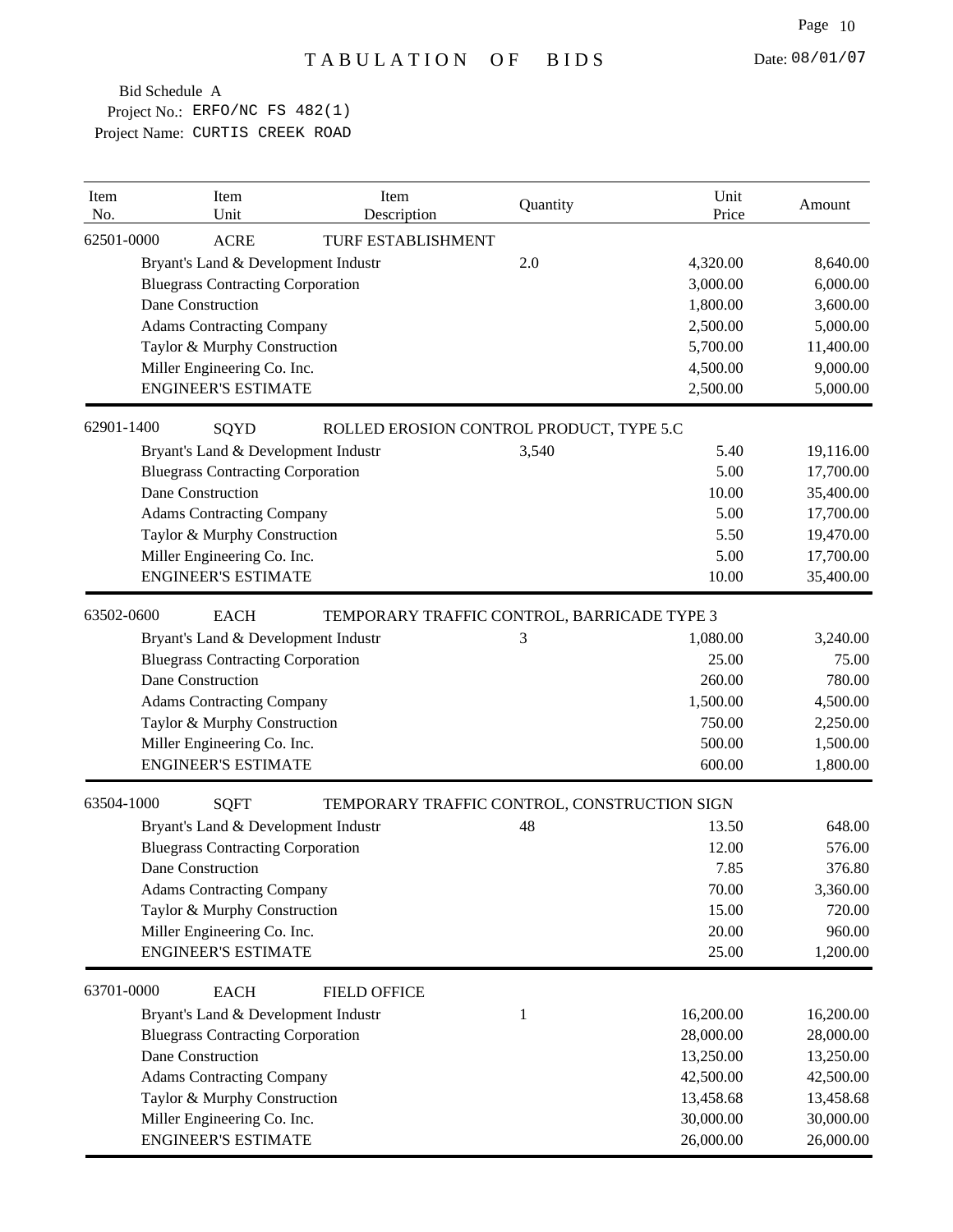## BID ITEM CHECK PASS

| N7 | --<br>٦e<br>$\overline{\phantom{0}}$ |  |
|----|--------------------------------------|--|
|    |                                      |  |

No extension errors in this Schedule.